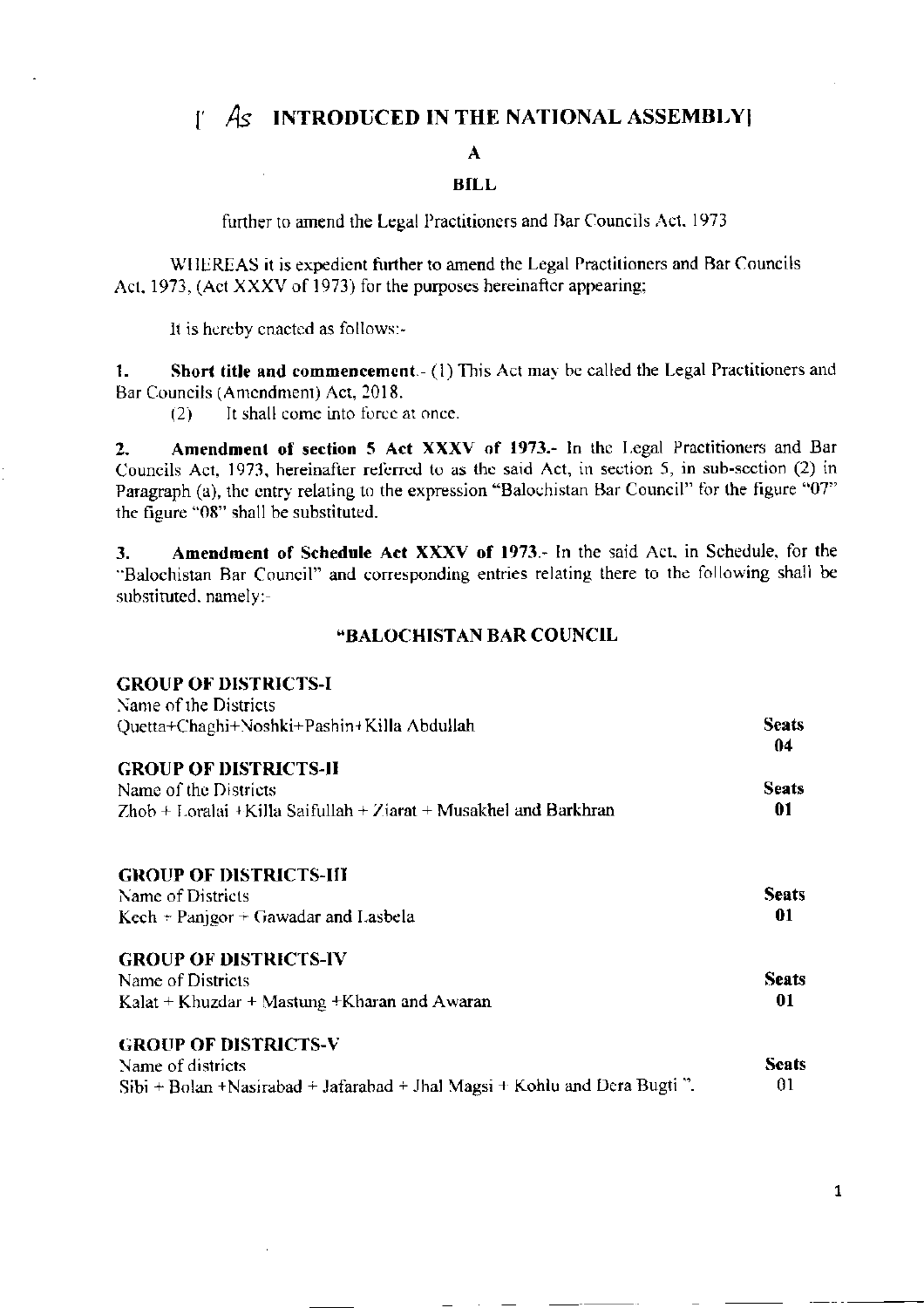#### **STATEMENT OF OBJECTS AND REASONS**

Prior to 3<sup>rd</sup> November, 2004, there were five seats of Baluchistan Bar Council but it felt necessary to change the composition of Bar Councils in the country so Ordinance-III of 2004 was promulgated making some changes in the Legal Practitioners and Bar Councils Act, 1973 (XXXV of 1973) whereby eight seats were allocated to Balochistan Bar Council with five groups of Districts but on laying the Ordinance before the Parliament the seats of Balochistan Bar Council were reduced from eight to seven and the groups of Districts were substituted from five to four due to which there is resentment in the Advocates of the area even otherwise when a group of Districts qualifies to have a seat then taking it back is not justified, hence this amendment.

> $Sd$ /-Ms. Aliya Kamran, Member, National Assembly.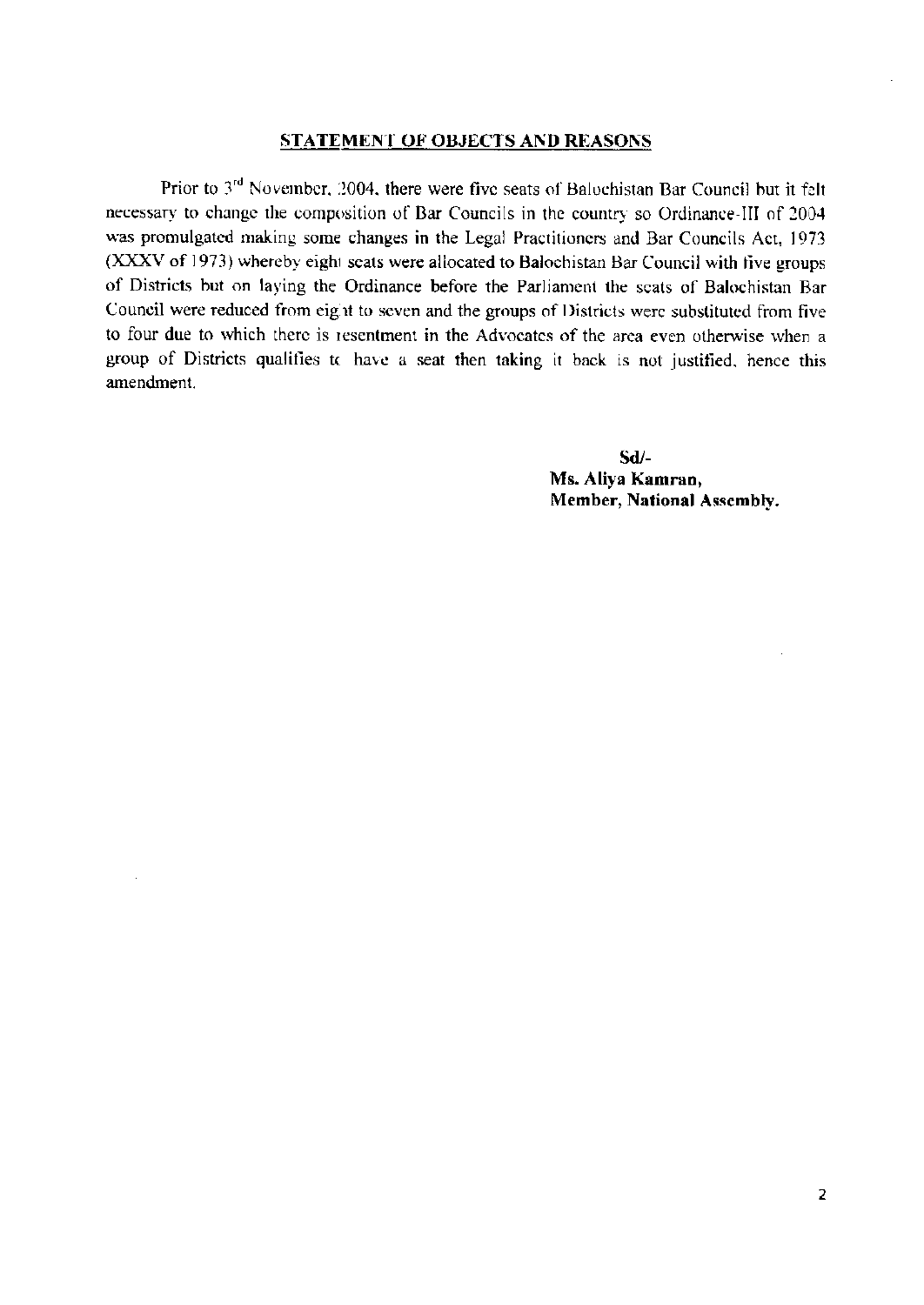[قومی <sub>ا</sub>سمبلی میں پیش کرد ہ L دكلاءادر باركوسلزا يكث بهم194ء میں مزيد ترميم كرنے كا چونکہ بیقر پن مصلحت ہے کہ بعدازیں ظاہر ہونے والی اغراض کے لیے، وکلاءادر پارکوسلز ا کیٹ ،۱۹۷۳ ،(۱ یکٹ نمبر ۳۵ بابت۳سماء)میں مزید ترمیم کی جائے؛ بذريعه مذاحسب ذيل قانون وضع كياجاتا ہے:۔ ا۔ مستحق عنوان اورآ غاز نفاذ:۔ (۱) ایکٹ مذادکلاءادر ہار کوسلز (ترمیمی)ایکٹ، ۲۰۱۸ء کے نام ہےموسوم ہوگا۔ (۲) \_\_ بەفى الفور نافذ العمل ہوگا بە ۲۔ ایکٹ نمبر ۱۹۵۵ پابت ۱۹۷۲ء، دفعہ ۵ کی ترمیم:۔ وکلاءاور بارکوسلز ایکٹ، ۱۹۷۲ء میں، جس کا بعدازیں مذکور دایکٹ کے طور پرحوالہ دیا گیا ہے، کی دفعہ۵ میں، ذیلی دفعہ(۲) میں، پیرا(الف) میں،''بلوچیتان بارکونس'' کی عبارت سے متعلق اندراج میں ہند<sub>س</sub> ''ے'' کوہندسہ '' کا سے تبدیل کردیاجائے گا۔ س پس ایکٹ نمبر ۱۹۳۵ بابت ۱۹۷۲ء، جدول کی ترمیم:۔ پس پی زیادہ؛ یکٹ میں، جدول میں،''بلوچستان بارکونس''ادراس

ے متعلق مماثل اندراجات کوحسب ذیل سے تبدیل کر دیاجا نے گا، یعنی:۔

''بلوچىتان بار*ۇنس* اضلاع کاگروپ۔| تشتيں اضلاع كانام ر<br>سوئٹہ+ حافی+نوشکی+ ۴ پشين+قلعه عبدالله امنلاع كأكروب به إ تشتيں اضلاع كانام ژوب+لورالائی+قلعه بیف!لڈ + زیارت+مویٰ خیلاور بارکھان